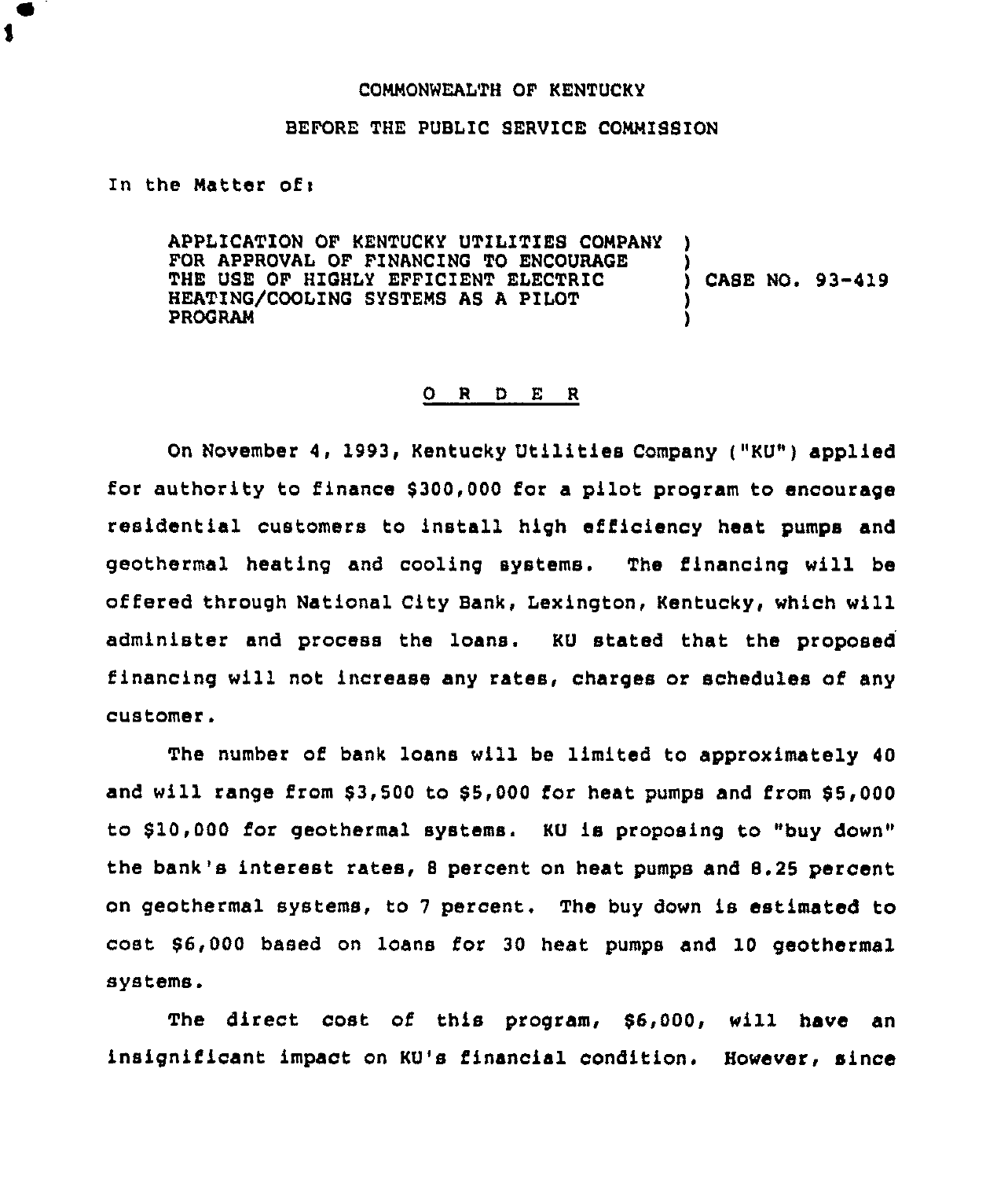KU will be guaranteeing \$ 300,000 in loans, it will be obligated for any amounts not paid by the debtors.

The Commission, having considered the evidence of record and being otherwise sufficiently advised, finds that the financing by KU is for lawful ob)ects within its corporate purposes, is necessary and appropriate for and consistent with the proper performance of its service to the public, is reasonably necessary and appropriate for such purposes and should, therefore, be approved.

IT IS THEREFORE ORDERED that:

t

i. KU be and it hereby is authorised to issue indebtedness not to exceed \$300,000 in conjunction with a residential heat pump and geothermal system pilot program as described in its application.

2. Commencing June 1, 1994, KU shall file quarterly reports on the pilot program detailing ths number of participants, the type and cost of each system installed, the type of system replaced, the loan buy down costs, the loans unpaid, and the total cost of the program.

3. KU shall include in its June 1, 1994 report <sup>a</sup> detailed description of how the pilot program will be evaluated and a time table for determining whether the program should be expanded.

4. KU shall provide the final evaluation as described in paragraph <sup>3</sup> above within <sup>60</sup> days of its completion.

$$
-2
$$